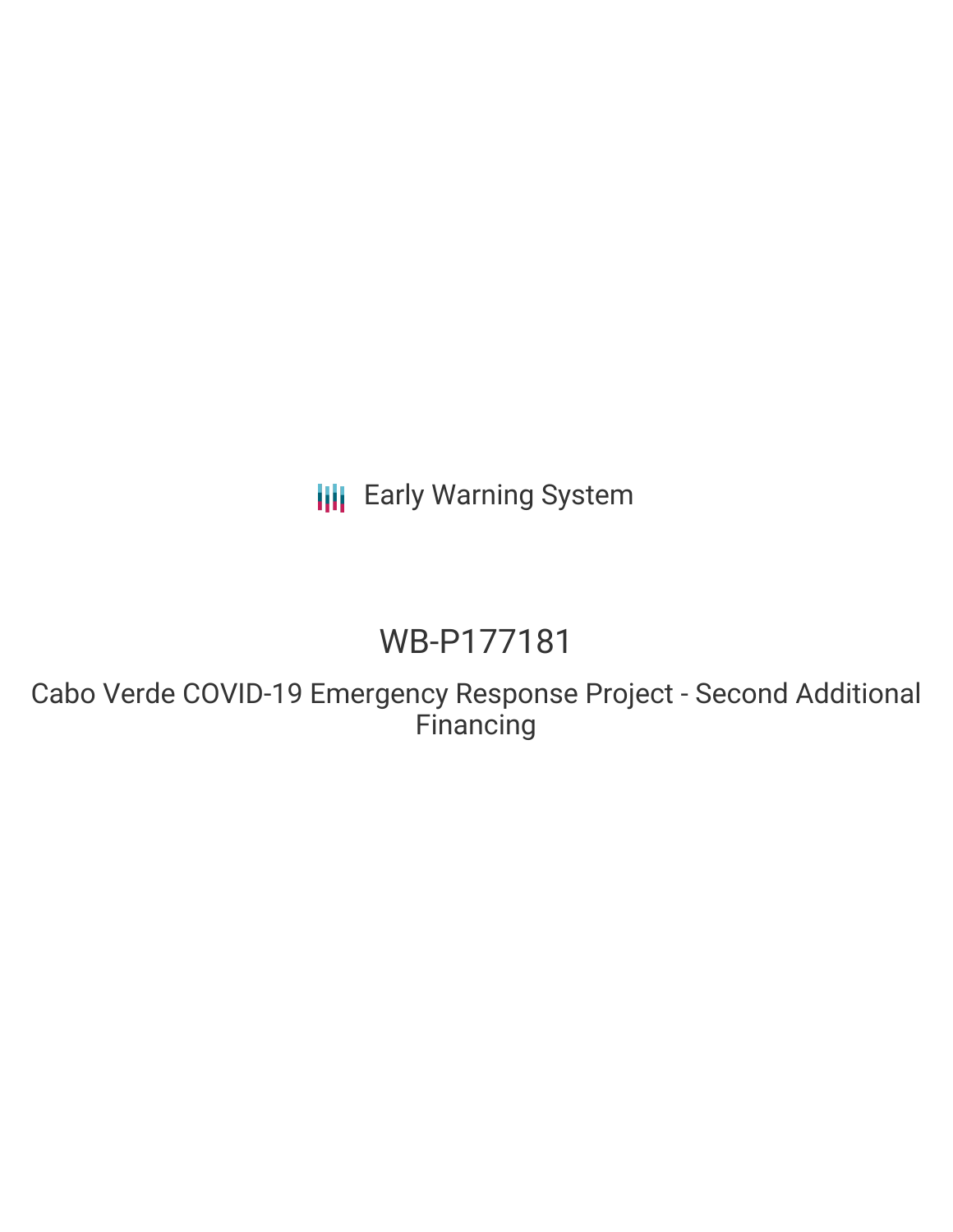

# Ш

## Early Warning System Cabo Verde COVID-19 Emergency Response Project - Second Additional Financing

#### **Quick Facts**

| <b>Countries</b>               | Cape Verde                  |
|--------------------------------|-----------------------------|
|                                |                             |
| <b>Financial Institutions</b>  | World Bank (WB)             |
| <b>Status</b>                  | Proposed                    |
| <b>Bank Risk Rating</b>        | U                           |
| <b>Borrower</b>                | Government of Cabo Verde    |
| <b>Sectors</b>                 | <b>Education and Health</b> |
| <b>Investment Type(s)</b>      | Loan                        |
| <b>Investment Amount (USD)</b> | $$10.00$ million            |
| <b>Loan Amount (USD)</b>       | \$10.00 million             |
| <b>Project Cost (USD)</b>      | $$10.00$ million            |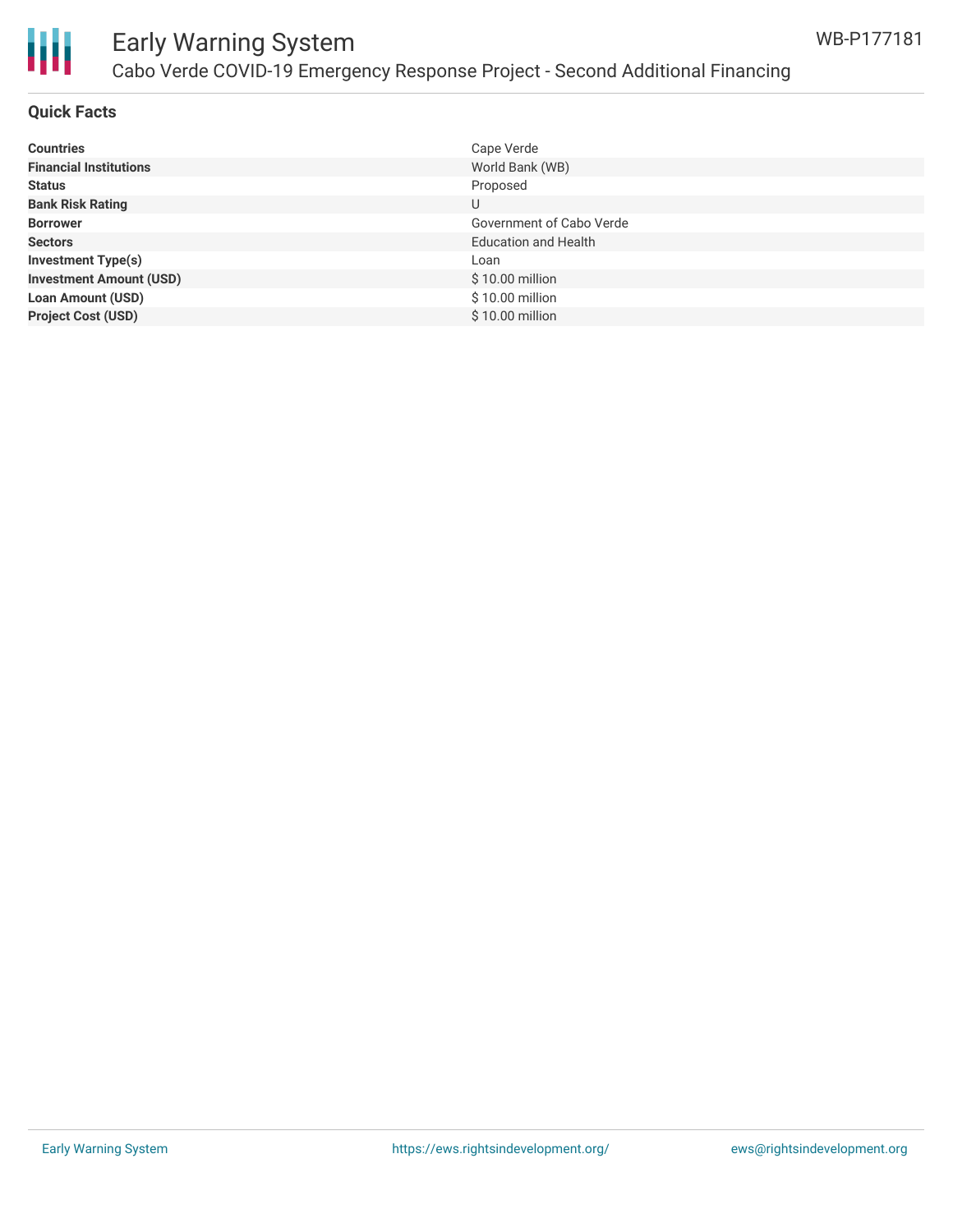

## Early Warning System Cabo Verde COVID-19 Emergency Response Project - Second Additional Financing

#### **Project Description**

According to WB website, the project aims to prepare and respond to the COVID-19 pandemic in Cabo Verde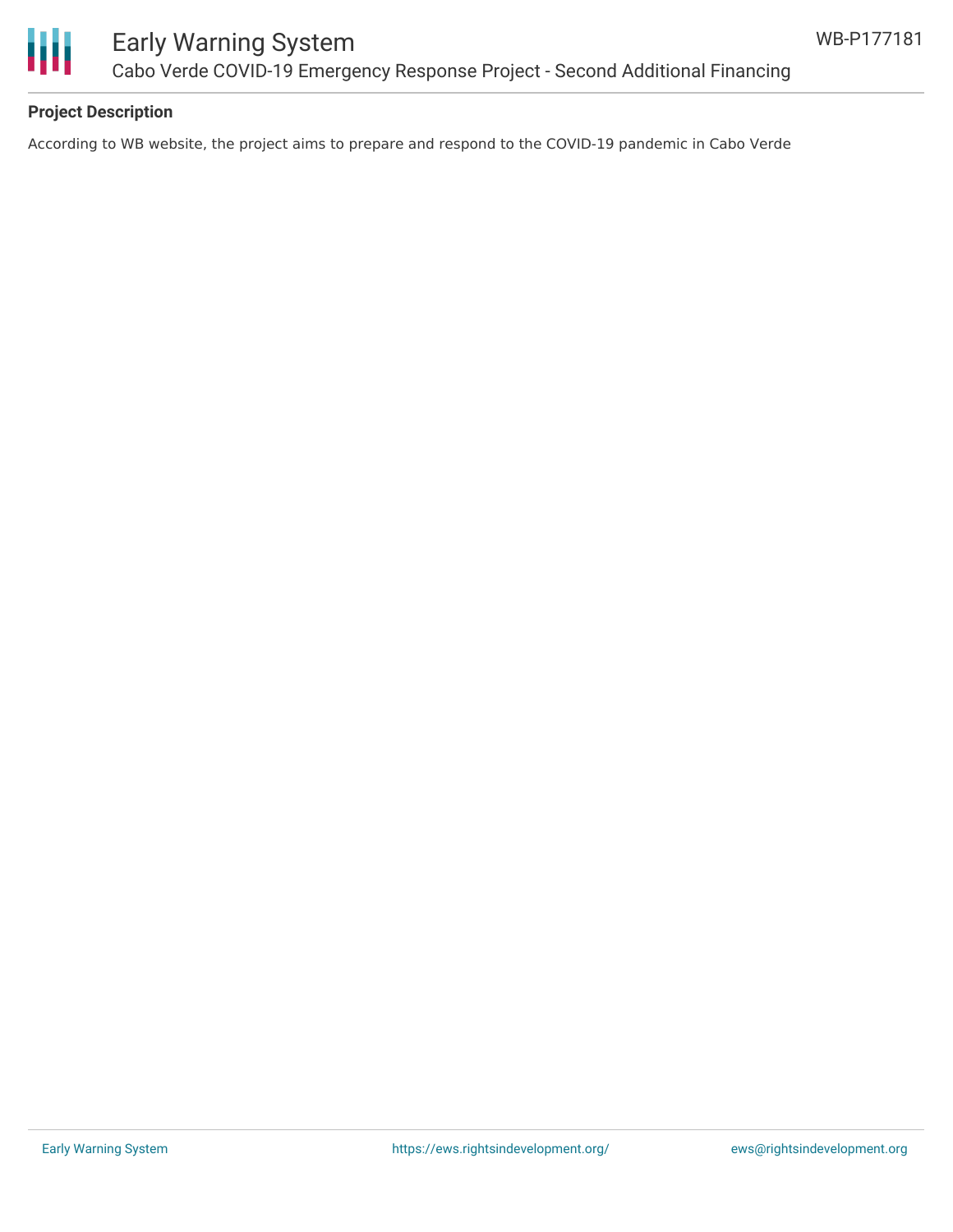

## Early Warning System Cabo Verde COVID-19 Emergency Response Project - Second Additional Financing

#### **Investment Description**

World Bank (WB)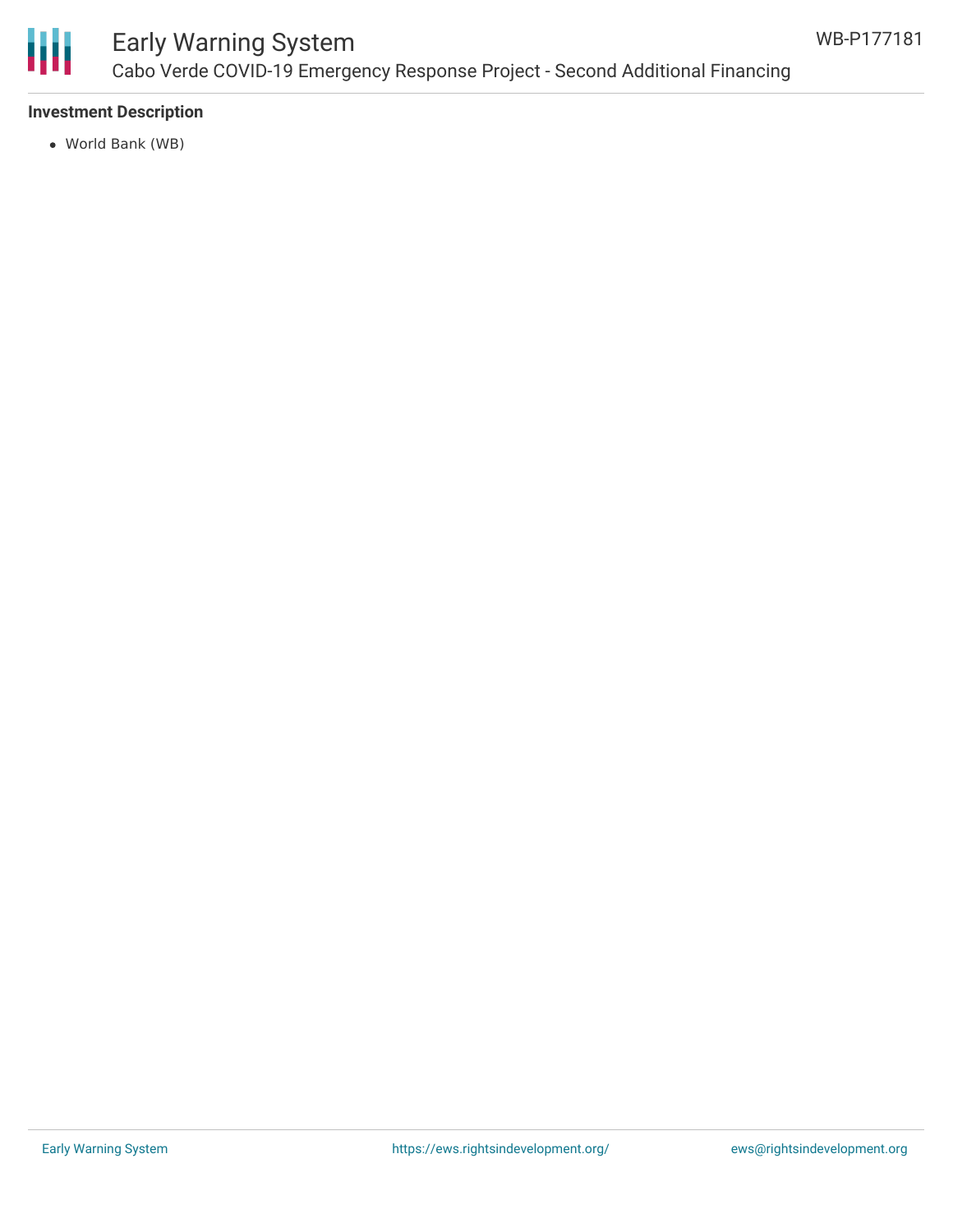

#### **Contact Information**

No contact information provided at the time of disclosure.

#### **ACCESS TO INFORMATION**

To submit an information request for project information, you will have to create an account to access the Access to Information request form. You can learn more about this process at: https://www.worldbank.org/en/access-toinformation/request-submission

#### **ACCOUNTABILITY MECHANISM OF THE WORLD BANK**

The World Bank Inspection Panel is the independent complaint mechanism and fact-finding body for people who believe they are likely to be, or have been, adversely affected by a World Bank-financed project. If you submit a complaint to the Inspection Panel, they may investigate to assess whether the World Bank is following its own policies and procedures for preventing harm to people or the environment. You can contact the Inspection Panel or submit a complaint by emailing ipanel@worldbank.org. Information on how to file a complaint and a complaint request form are available at: https://www.inspectionpanel.org/how-tofile-complaint